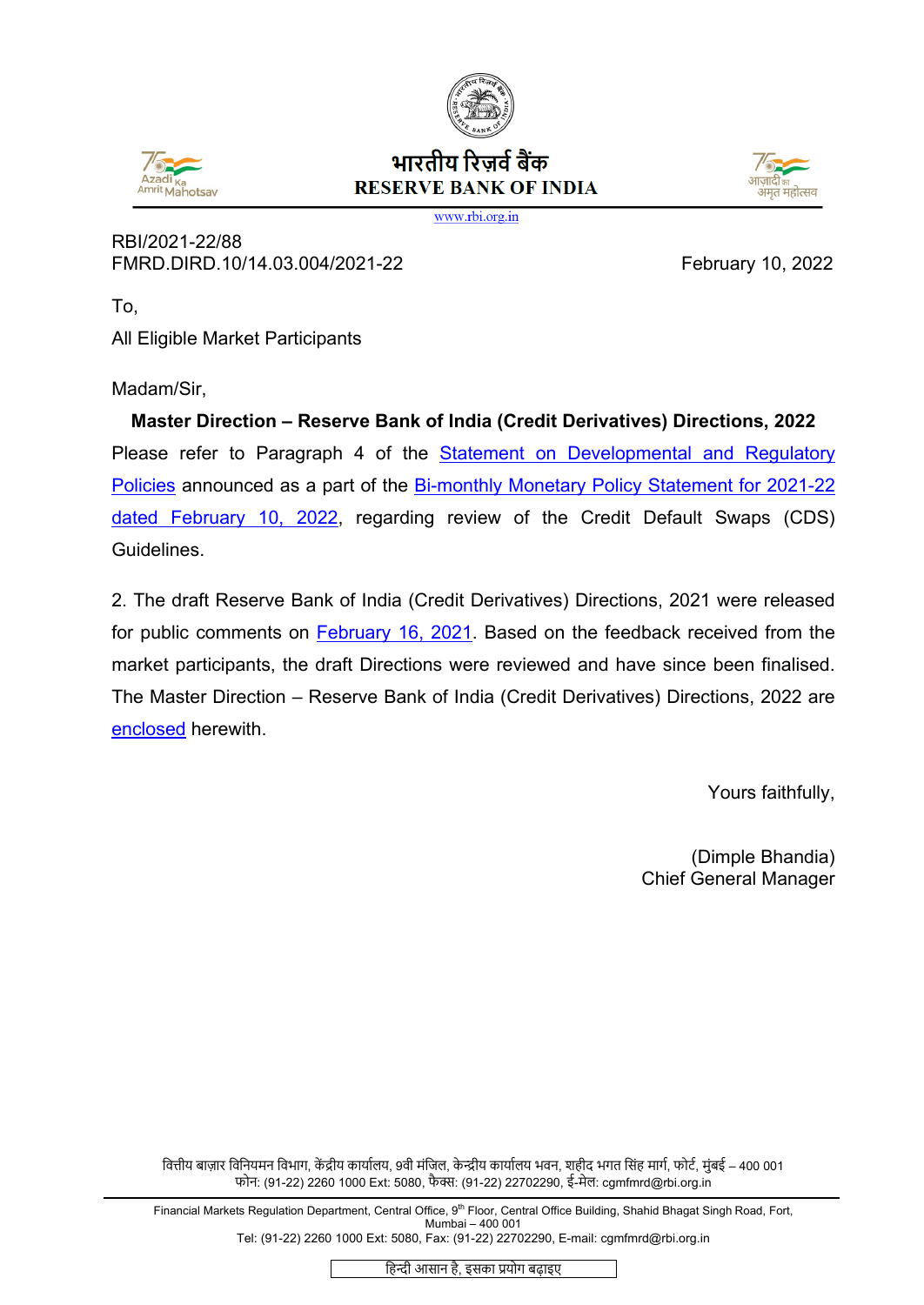

# **FINANCIAL MARKETS REGULATION DEPARTMENT**

# <span id="page-1-0"></span>**Notification No. FMRD.DIRD.11/14.03.004/2021-22 dated February 10, 2022 Master Direction – Reserve Bank of India (Credit Derivatives) Directions, 2022**

In exercise of the powers conferred under section 45W of the Reserve Bank of India Act, 1934 (02 of 1934) (hereinafter called the Act) read with section 45U of the Act and in supersession of Circular [No. IDMD.PCD.No.10/14.03.04/2012-13 dated January 07,](https://www.rbi.org.in/scripts/NotificationUser.aspx?Mode=0&Id=7793)  [2013,](https://www.rbi.org.in/scripts/NotificationUser.aspx?Mode=0&Id=7793) the Reserve Bank of India (hereinafter called the Reserve Bank) hereby issues the following Directions.

A reference is also invited to the Foreign Exchange Management Act, 1999 (42 of 1999), Foreign Exchange Management (Debt Instruments) Regulations, 2019 [\(Notification No. FEMA. 396/2019-RB dated October 17, 2019\)](https://www.rbi.org.in/Scripts/NotificationUser.aspx?Id=12099&Mode=0) and [A.P. \(DIR Series\)](https://www.rbi.org.in/Scripts/NotificationUser.aspx?Id=12227&Mode=0)  Circular No. 23 [dated February](https://www.rbi.org.in/Scripts/NotificationUser.aspx?Id=12227&Mode=0) 10, 2022 on Transactions in Credit Default Swap (CDS) by Foreign Portfolio Investors – Operational Instructions.

# **1. Short title, scope and commencement**

- (i) These Directions shall be called the Master Direction Reserve Bank of India (Credit Derivatives) Directions, 2022.
- (ii) These Directions shall apply to credit derivatives transactions undertaken in Overthe-Counter (OTC) markets and on recognised stock exchanges in India.
- (iii) These Directions shall come into force on May 09, 2022.

# **2. Definitions**

- (i) In these Directions, unless the context otherwise requires:
	- (a) 'Auction settlement' of CDS means a settlement process in which the price of the reference/deliverable obligation at which the settlement will happen is determined through an auction mechanism.
	- (b) 'Cash settlement' of CDS means a settlement process in which the protection seller pays to the protection buyer, the notional amount of the CDS contract less the expected recovery value of the reference obligation.
	- (c) 'Central counterparty' means an entity that interposes itself between counterparties to contracts traded in one or more financial markets, becoming the buyer to every seller and the seller to every buyer and thereby ensuring the performance of open contracts.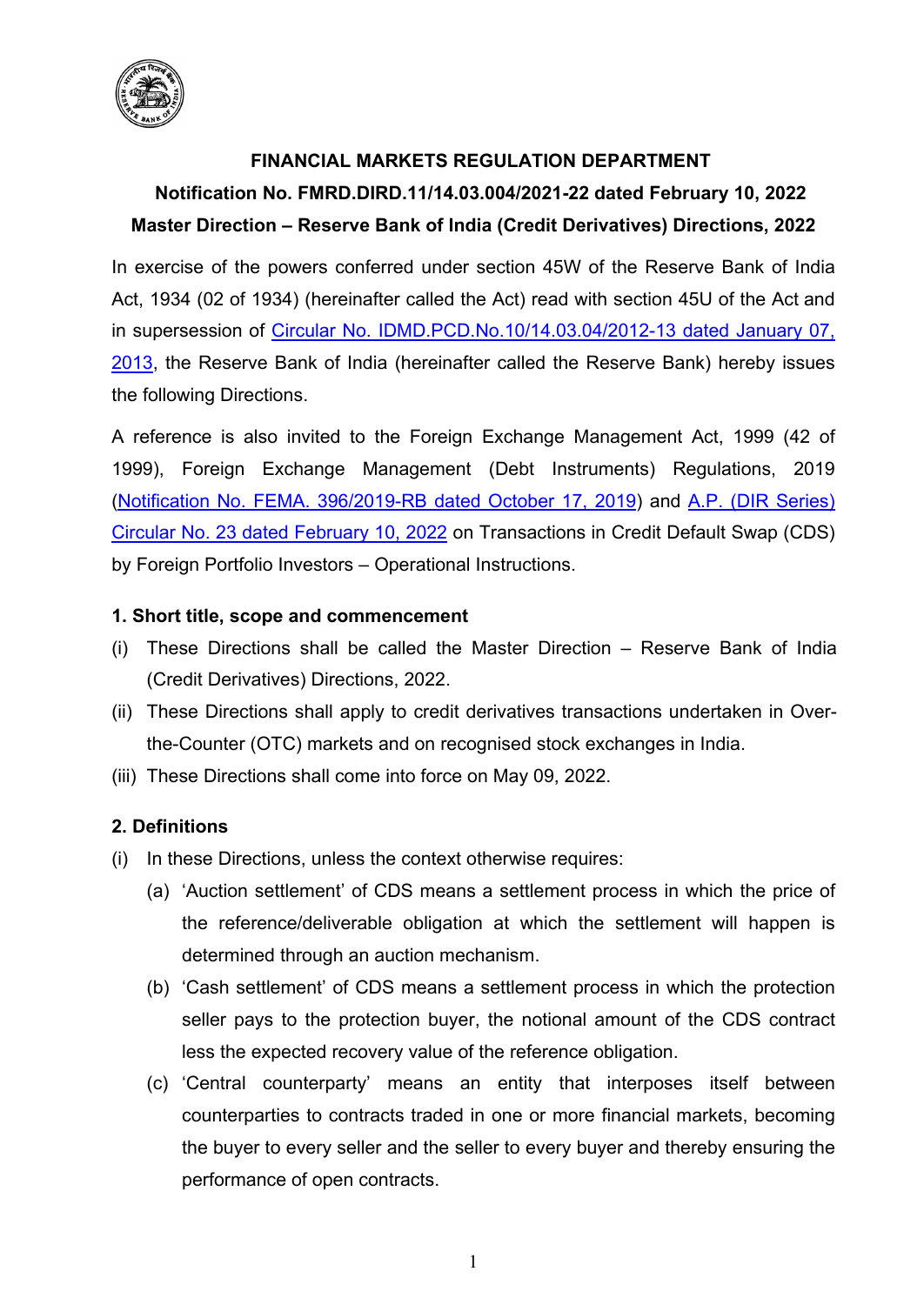

- (d) 'Company' shall have the same meaning as assigned to it in Section 2(20) of the Companies Act, 2013 (18 of 2013).
- (e) 'Corporate bonds and debentures' mean non-convertible debt securities which create or acknowledge indebtedness and include debentures, bonds and such other securities issued by a body corporate or a trust or any statutory body constituted by virtue of a legislation, whether constituting a charge on the assets of the issuer or not, but excludes money market debt instruments, security receipts, securitized debt instruments and bonds issued by the Central Government or a State Government, or such other persons as may be specified by the Reserve Bank.
- (f) 'Credit Default Swap (CDS)' means a credit derivative contract in which one counterparty (protection seller) commits to pay to the other counterparty (protection buyer) in the case of a credit event with respect to a reference entity and in return, the protection buyer makes periodic payments (premium) to the protection seller until the maturity of the contract or the credit event, whichever is earlier.
- (g) 'Credit derivative' means a derivative contract whose value is derived from the credit risk of an underlying debt instrument.
- (h) 'Credit event' means a pre-defined event in a credit derivative contract, which triggers a settlement under the contract.
- (i) 'Deliverable obligation' means a debt instrument issued by the reference entity that the protection buyer can deliver to the protection seller in a physically settled CDS contract, in case of occurrence of a credit event.
- (j) 'Electronic Trading Platform (ETP)' shall have the same meaning as assigned to it in Paragraph 2(1)(iii) of The Electronic Trading Platforms (Reserve Bank) Directions, 2018 issued *vide* Notification No. [FMRD.FMID.08/2018 dated](https://rbi.org.in/Scripts/NotificationUser.aspx?Id=11385&Mode=0#ANN)  [October 05, 2018,](https://rbi.org.in/Scripts/NotificationUser.aspx?Id=11385&Mode=0#ANN) as amended from time to time.
- (k) 'Exchange' shall mean 'recognised stock exchange' and shall have the same meaning as assigned to it in Section 2(f) of the Securities Contract Regulation Act, 1956 (42 of 1956).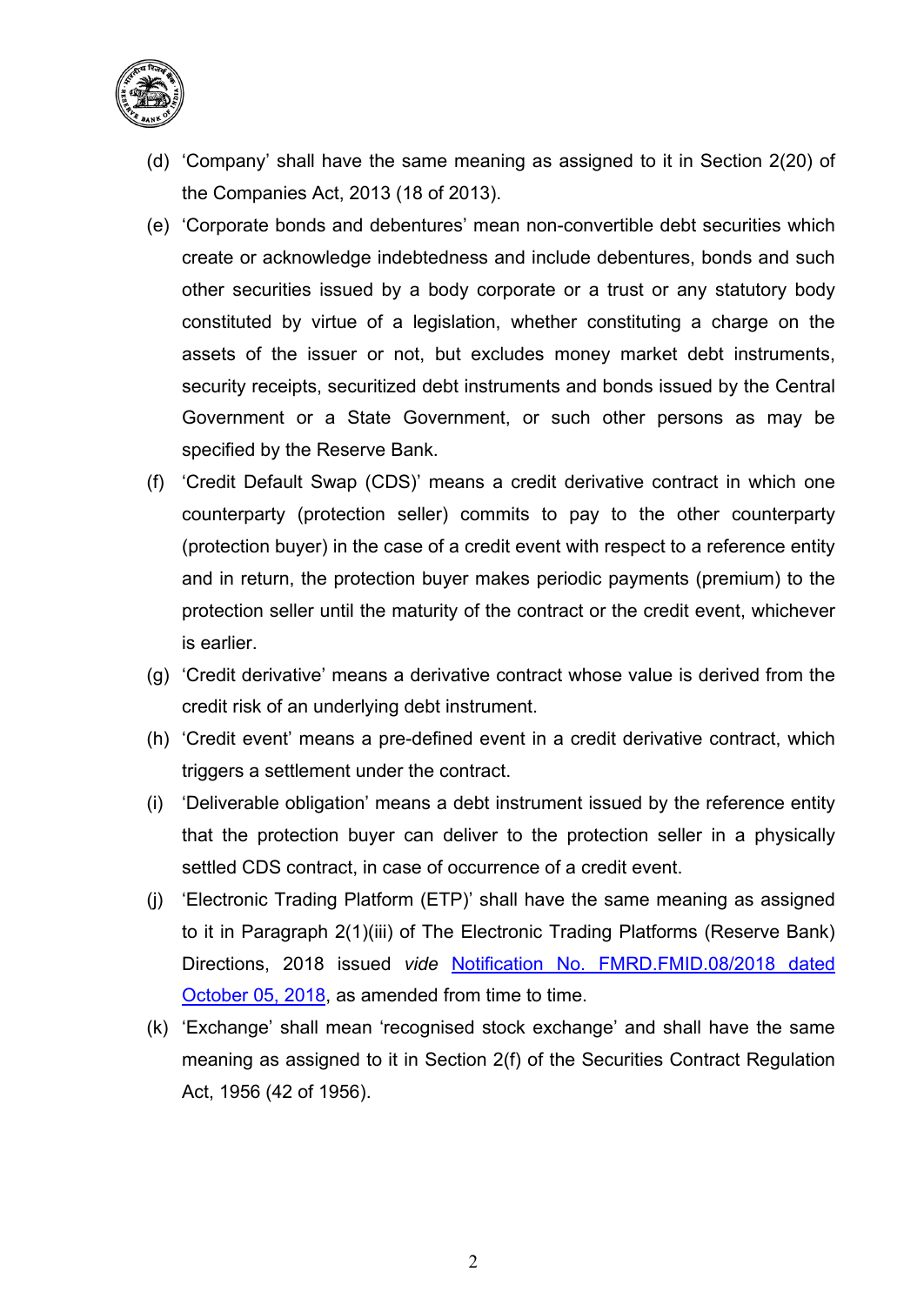

- (l) 'Government-related entity' shall have the same meaning as assigned to it in Paragraph 9 of Indian Accounting Standard (Ind AS) 24: Related Party Disclosures**.**
- (m) 'Hedging' means the activity of undertaking a credit derivative transaction to reduce credit risk of a particular debt instrument or a portfolio of debt instruments.
- (n) 'Infrastructure company**'** means a company engaged primarily in activities related to specific infrastructure sub-sectors listed under the Harmonized Master List of Infrastructure Sub-sectors notified by Department of Economic Affairs, Ministry of Finance, Government of India, via gazette notification no. F.No.13/6/2009-INF dated April 08, 2016, as amended from time to time.
- (o) 'Market-maker' means an entity which provides prices to users and other market-makers.
- (p) 'Money market debt instruments' mean commercial papers as defined under the Reserve Bank Commercial Paper Directions, 2017, issued *vide* [Notification](https://www.rbi.org.in/Scripts/NotificationUser.aspx?Id=11089&Mode=0)  [No. FMRD.DIRD.2/14.01.002/2017-18 dated August 10, 2017](https://www.rbi.org.in/Scripts/NotificationUser.aspx?Id=11089&Mode=0) as amended from time to time, certificates of deposit as defined under the Master Direction – Reserve Bank of India (Certificate of Deposit) Directions, 2021, issued *vide* [Notification No. FMRD.DIRD.03/14.01.003/2021-22 dated June 04, 2021](https://www.rbi.org.in/Scripts/BS_ViewMasDirections.aspx?id=12108) as amended from time to time, and non-convertible debentures of original or initial maturity up to one year as defined under the Master Direction on Money Market Instruments: Call/Notice Money Market, Commercial Paper, Certificates of Deposit and Non-Convertible Debentures (original maturity up to one year), issued *vide* [Notification No. FMRD. Master Direction No.2/2016-17 dated July](https://www.rbi.org.in/Scripts/BS_ViewMasDirections.aspx?id=10495)  [07, 2016](https://www.rbi.org.in/Scripts/BS_ViewMasDirections.aspx?id=10495) as amended from time to time.
- (q) 'Net worth**'** shall have the same meaning as assigned to it in Section 2(57) of the Companies Act, 2013 (18 of 2013).
- (r) 'Non-resident' shall mean a 'person resident outside India' and shall have the same meaning as assigned to it in Section 2(w) of Foreign Exchange Management Act, 1999 (42 of 1999).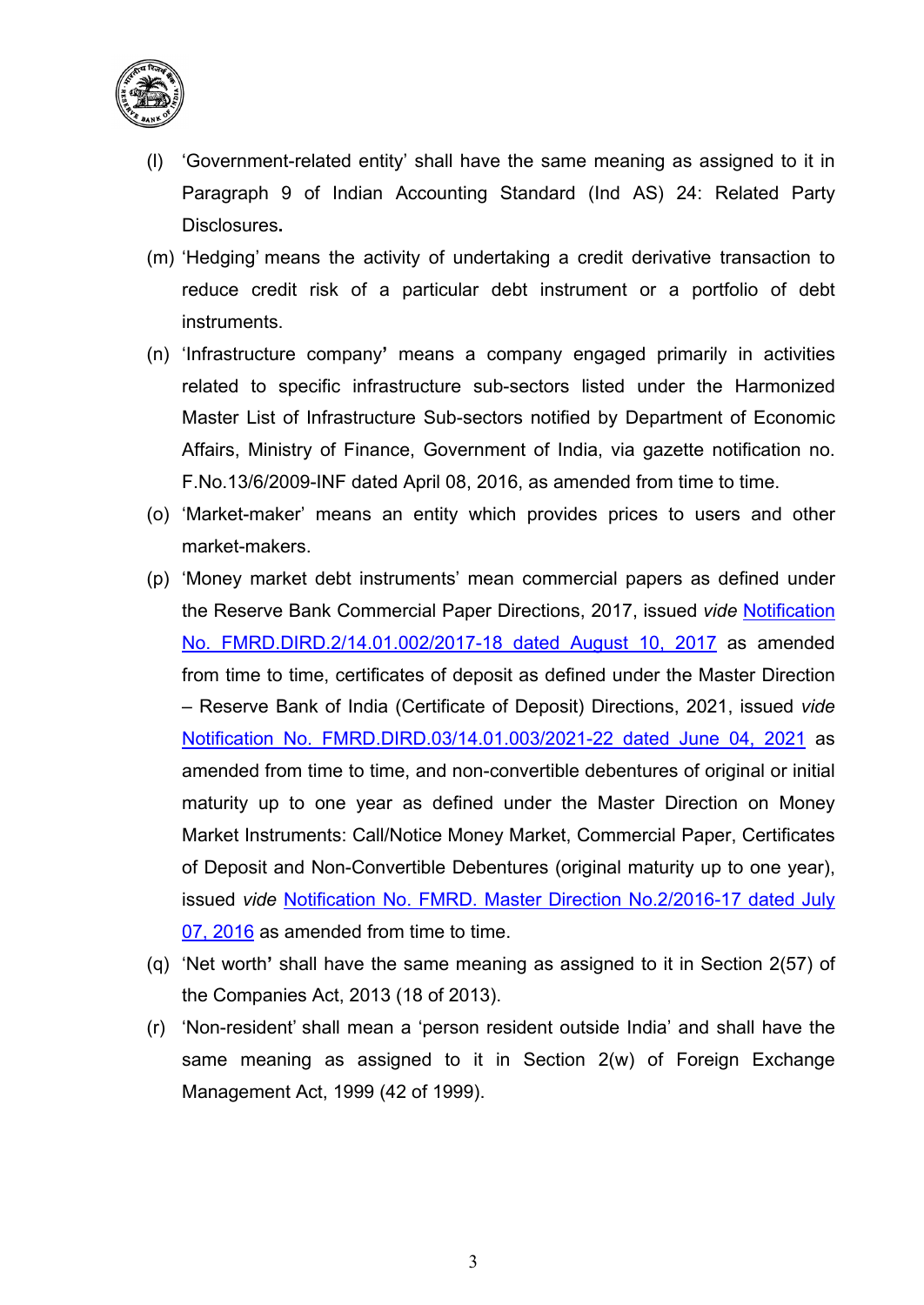

- (s) 'Over-the-Counter (OTC) markets' mean the markets where transactions are undertaken in any manner other than on exchanges and shall include electronic trading platforms (ETPs).
- (t) 'Physical settlement' of CDS means a settlement process in which the protection buyer delivers any of the eligible deliverable obligations to the protection seller against the receipt of notional amount of the CDS contract.
- (u) 'Reference entity' means an entity, against whose credit risk, a credit derivative contract is entered into.
- (v) 'Reference obligation' means a debt instrument issued by the reference entity and specified in a CDS contract for the purpose of valuation of the contract and for determining the cash settlement value or the deliverable obligation in case of occurrence of a credit event.
- (w) 'Related party' shall have the same meaning as assigned to it under Paragraph 9 of Indian Accounting Standard (Ind AS) 24 – Related Party Disclosures**.**
- (x) 'Resident**'** shall mean a 'person resident in India' and shall have the same meaning as assigned to it in section 2(v) of the Foreign Exchange Management Act, 1999 (42 of 1999).
- (y) 'Single-name CDS' means a CDS contract in which the underlying is a single reference entity.
- (z) 'Substitution event' means any event that results in the reference obligation being replaced by another obligation issued by the reference entity.
- (aa)'Succession event' means any event that results in the reference entity no longer being the primary obligor for the reference obligation.
- (bb)'User' means a person that undertakes derivative transactions other than as a market-maker.
- (ii) Words and expressions, used but not defined in these Directions, shall have the same meaning as assigned to them in the Act.

# **3. Eligible participants**

- (i) The following persons shall be eligible to participate in credit derivatives market:
	- (a) Residents; and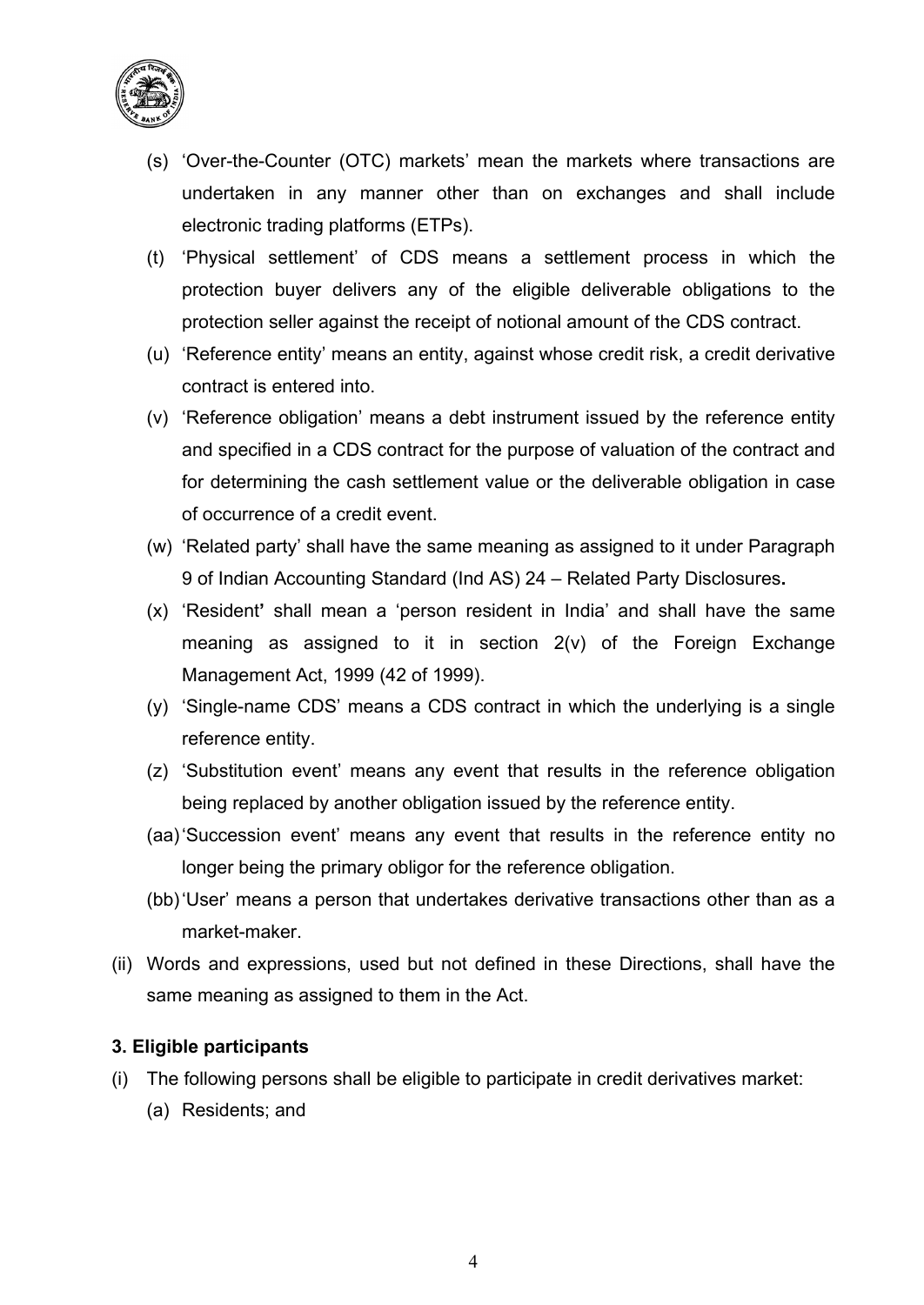

(b) Non-residents, who are eligible to invest in corporate bonds and debentures under the Foreign Exchange Management (Debt Instruments) Regulations, 2019 dated [October 17, 2019,](https://www.rbi.org.in/Scripts/NotificationUser.aspx?Id=12099&Mode=0) as amended from time to time.

#### **4. Permitted products in the OTC market**

(i) Market-makers and users may undertake transactions in single-name CDS contracts.

#### **5. Market-makers and users in the OTC market**

#### **5.1 Market-makers**

- (i) The following entities shall be eligible to act as market-makers in credit derivatives:
	- (a) Scheduled Commercial Banks, except Small Finance Banks, Payment Banks, Local Area Banks and Regional Rural Banks;
	- (b) Non-Banking Financial Companies (NBFCs), including Standalone Primary Dealers (SPDs) and Housing Finance Companies (HFCs), with minimum net owned funds of ₹500 crore as per the audited balance sheet as on March 31 of the previous financial year and subject to specific approval of the Department of Regulation, Reserve Bank; and
	- (c) Export Import Bank of India, National Bank of Agriculture and Rural Development, National Housing Bank and Small Industries Development Bank of India.
- (ii) In case an NBFC, an SPD or an HFC, fails to meet the eligibility criteria subsequent to the receipt of approval for acting as a market-maker, it shall cease to act as a market-maker. The NBFC, SPD or HFC shall continue to meet all its obligations under the existing contracts till the maturity/termination of such contracts.
- (iii) At least one of the parties to a credit derivative transaction shall be a market-maker or a central counterparty authorised by the Reserve Bank for the purpose.

#### **5.2 User Classification Framework**

- (i) Users shall be classified by market-makers either as retail or non-retail for the purpose of offering credit derivative contracts.
- (ii) The following users shall be eligible to be classified as non-retail users:
	- (a) NBFCs, including SPDs and HFCs, other than market-makers;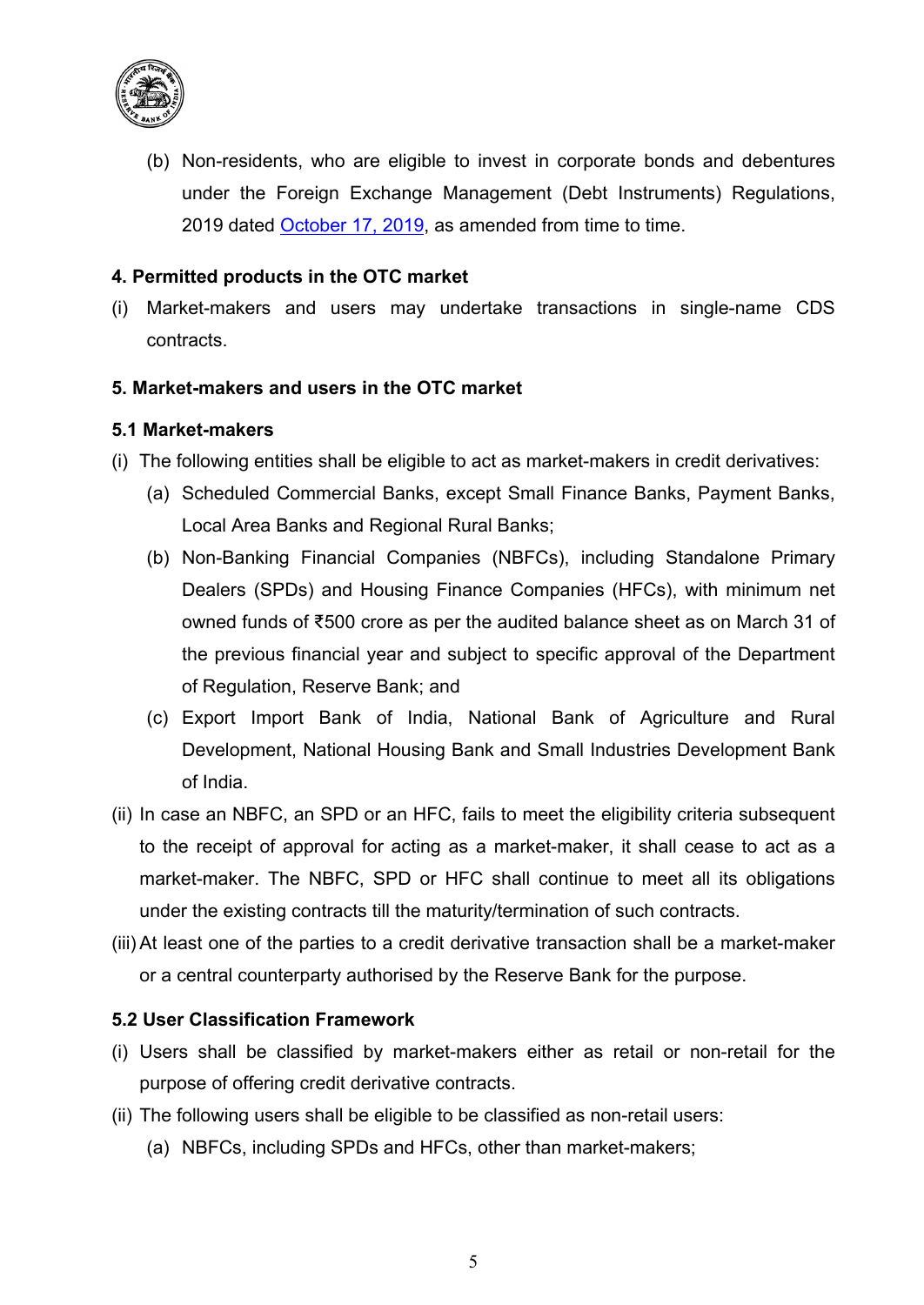

- (b) Insurance Companies regulated by Insurance Regulatory and Development Authority of India (IRDAI);
- (c) Pension Funds regulated by Pension Fund Regulatory and Development Authority (PFRDA);
- (d) Mutual Funds regulated by Securities and Exchange Board of India (SEBI);
- (e) Alternative Investment Funds regulated by Securities and Exchange Board of India (SEBI);
- (f) Resident companies with minimum net worth of ₹500 crore as per the latest audited balance sheet; and
- (g) Foreign Portfolio Investors (FPIs) registered with SEBI.
- (iii) Any user who is not eligible to be classified as a non-retail user shall be classified as a retail user.
- (iv)Any user who is otherwise eligible to be classified as a non-retail user shall have the option to get classified as a retail user.

# **6. Protection buyers and sellers for Credit Default Swaps in OTC market**

- (i) Retail users shall be allowed to buy protection only for the purpose of hedging.
- (ii) Non-retail users shall be allowed to buy protection for hedging or otherwise.
- (iii) The following non-retail users shall be eligible to act as protection sellers:
	- (a) Insurance Companies regulated by IRDAI;
	- (b) Pension Funds regulated by PFRDA;
	- (c) Mutual Funds regulated by SEBI;
	- (d) Alternative Investment Funds regulated by SEBI; and
	- (e) Foreign Portfolio Investors (FPIs) registered with SEBI.
- (iv)Insurance Companies, Pension Funds, Mutual Funds and Alternative Investment Funds mentioned under Paragraph 6(iii) shall be permitted to act as protection sellers subject to approval of their respective regulator.
- (v) Participation by FPIs shall be subject to the provisions of  $A.P.$  (DIR Series) Circular No. 23 [dated February](https://www.rbi.org.in/Scripts/NotificationUser.aspx?Id=12227&Mode=0) 10, 2022 on Transactions in Credit Default Swap (CDS) by Foreign Portfolio Investors – Operational Instructions.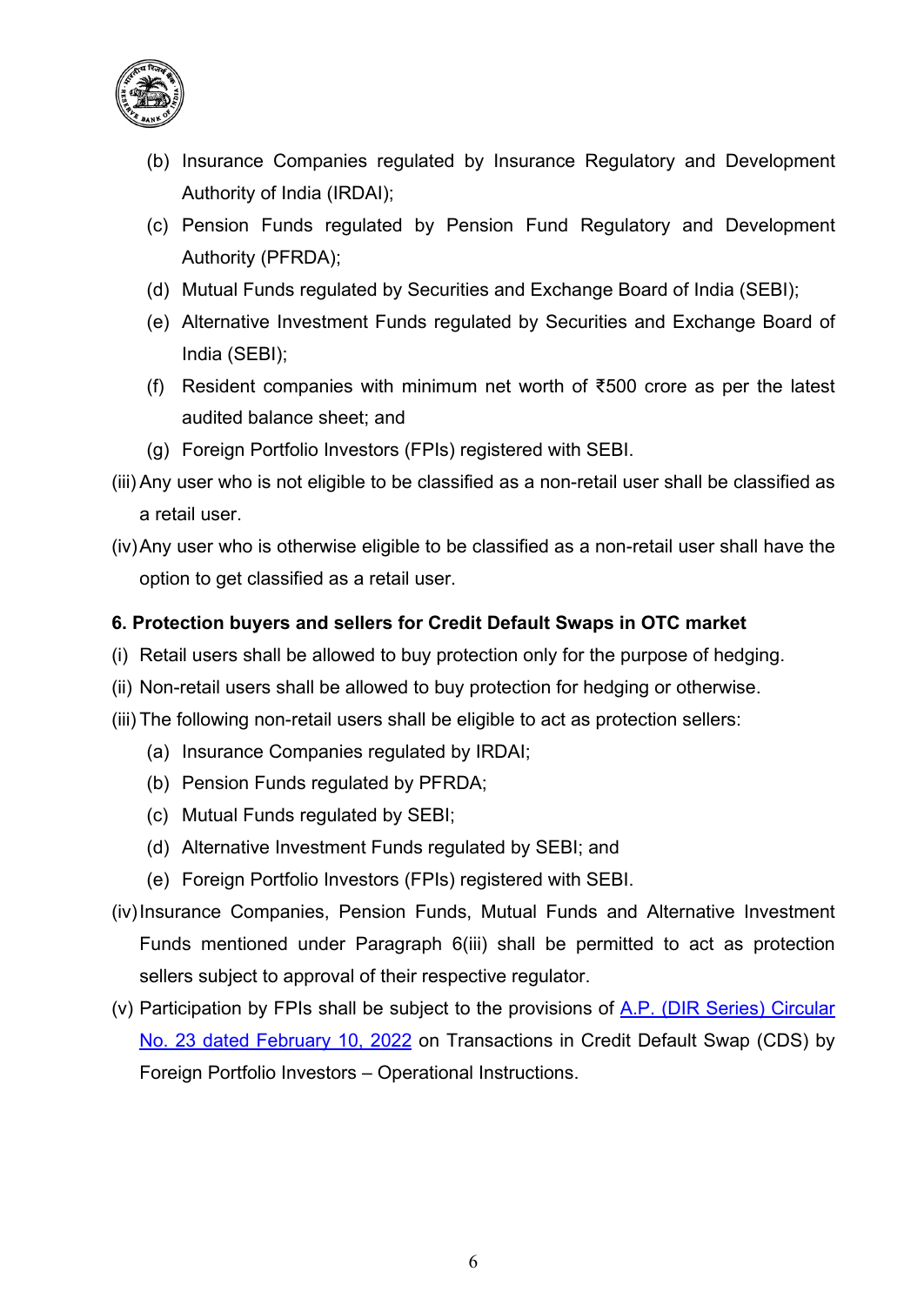

# **7. Reference Entities and Obligations for Credit Default Swaps in OTC market**

- (i) The reference entity in a CDS contract shall be a resident entity who is eligible to issue any of the debt instruments mentioned under Paragraph 7(ii).
- (ii) The following debt instruments issued in India shall be eligible to be a reference obligation in a CDS contract:
	- (a) Money market debt instruments;
	- (b) Rated INR corporate bonds and debentures; and
	- (c) Unrated INR corporate bonds and debentures issued by the Special Purpose Vehicles set up by infrastructure companies.
- (iii) Bonds with call/put options shall be eligible to be reference obligations.
- (iv)Asset-backed securities/mortgage-backed securities and structured obligations such as credit enhanced/guaranteed bonds, convertible bonds, etc. shall not be permitted as reference obligations.
- (v) The reference obligation/deliverable obligation shall be in dematerialised form.

# **8. Operational Directions for Credit Default Swaps in the OTC market**

# **8.1Buying, Unwinding and Settlement**

- (i) Market participants shall not enter into CDS transactions if the reference entity is a related party to either the protection buyer or the protection seller. However, two (or more) government-related entities shall not be deemed as related parties for the purpose of these Directions. Market-makers shall establish appropriate controls to ensure that transactions with related parties are carried out on an arm's length basis.
- (ii) Market participants shall not buy/sell protection on reference entities if there are regulatory restrictions on such participants assuming similar exposures in the cash market or in violation of any other regulatory restriction, as may be applicable.
- (iii) Market participants can exit their CDS contract by unwinding the contract with the original counterparty or assigning the contract to any other eligible market participant through novation<sup>[1](#page-7-0)</sup> subject to the provisions of the circular on Novation of

<span id="page-7-0"></span> $1$  Novation is the replacement of a contract between two counterparties to an OTC derivative transaction (the transferor, who steps out of the existing contract, and the remaining party) with a new contract between the remaining party and a third party (the transferee). The transferee becomes the new counterparty to the remaining party.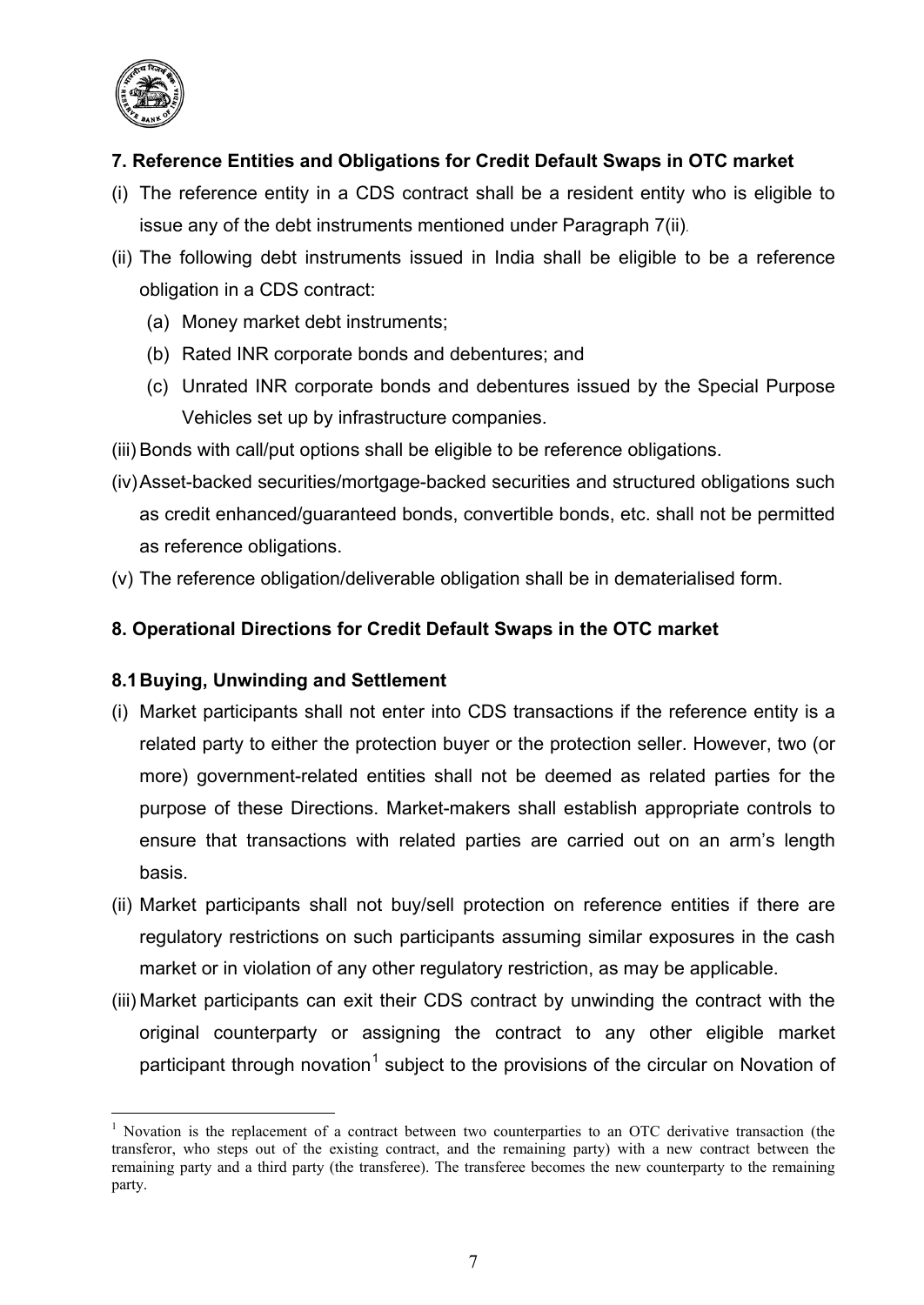

OTC Derivative Contracts dated December 9, 2013 issued *vide* [Notification No.](https://www.rbi.org.in/Scripts/NotificationUser.aspx?Id=8626&Mode=0)  [DBOD.No.BP.BC.76/21.04.157/2013-14.](https://www.rbi.org.in/Scripts/NotificationUser.aspx?Id=8626&Mode=0) However, provisions under Paragraph 2, Paragraph 5.1 and Paragraph 5.2 of the above circular shall not apply to CDS transactions undertaken in terms of these Directions.

- (iv)Market participants shall settle CDS contracts bilaterally or through any clearing and settlement arrangement approved by the Reserve Bank.
- (v) CDS contracts can be cash settled, physically settled or settled through auction. The procedure for cash settlement and auction settlement shall be determined by the Credit Derivatives Determinations Committee as specified under Paragraph 9 of these Directions.

#### **8.2 Transactions with retail users**

- (i) Market-makers shall ensure that all CDS transactions by retail users are undertaken for the purpose of hedging, *i.e.* retail users buying protection:
	- (a) shall have exposure to any of the eligible reference obligations;
	- (b) shall not buy a CDS contract(s) with notional amount higher than the face value of the reference obligation held by them; and
	- (c) shall not buy a CDS contract with a tenor later than the maturity of the reference obligation held by them or the standard CDS maturity date immediately after the maturity of the reference obligation.

To ensure compliance with the above, market-makers may call for any relevant information/documents from the retail user, who, in turn, shall be obliged to provide such information.

- (ii) Retail users shall exit their CDS position within one month from the date they cease to have underlying exposure.
- (iii) CDS contracts involving retail users shall be mandatorily physically settled.

#### **8.3 Standardisation**

(i) Fixed Income Money Market and Derivatives Association of India (FIMMDA), in consultation with market participants and based on international best practices, shall devise standard master agreement/s for the Indian CDS market which shall, *inter-alia*, include credit event definitions and settlement procedures.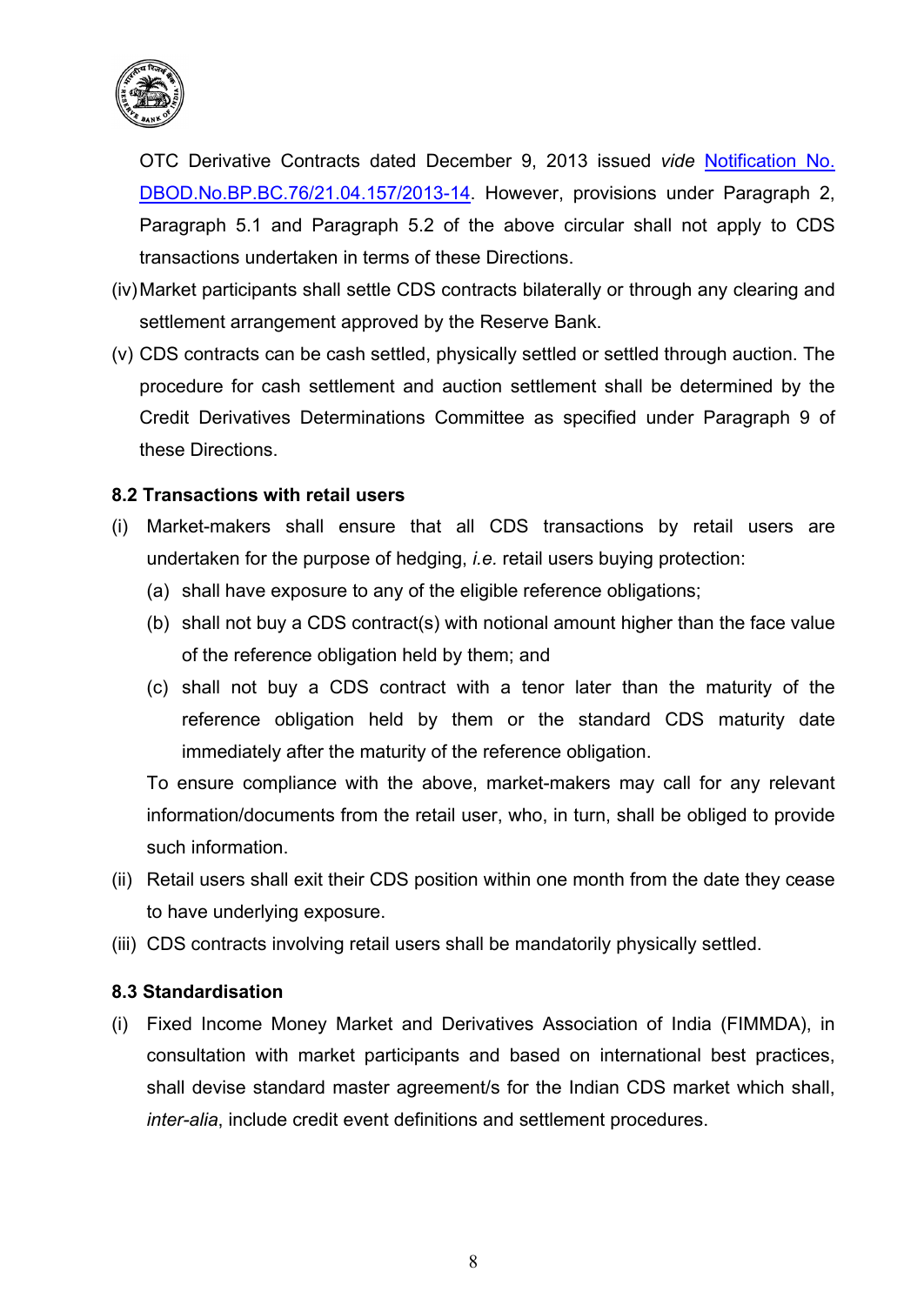

- (ii) FIMMDA shall, at the minimum, publish the following trading conventions for CDS contracts:
	- (a) Standard maturity and premium payment dates;
	- (b) Standard premiums;
	- (c) Upfront fee calculation methodology;
	- (d) Accrual payment for full first premium;
	- (e) Quoting conventions; and
	- (f) Lookback period for credit events.

# **8.4 Documentation**

- (i) The CDS contracts shall, *inter-alia*, mention the following:
	- (a) reference entity, reference obligation and deliverable obligation(s);
	- (b) credit event definitions; and
	- (c) the method and procedure of settlement.
- (ii) The CDS contract shall represent a direct claim on the protection seller. The contract shall not have any clause that may:
	- (a) allow the protection seller to unilaterally cancel the contract, except in case of a default by the protection buyer under the terms of the contract;
	- (b) prevent the protection seller from making the credit event payment in a timely manner, after occurrence of the credit event and completion of necessary conditions and requirements under the terms of contract; or
	- (c) provide the protection seller any recourse to the protection buyer for credit event losses.

# **8.5 Customer protection**

(i) Market-makers in OTC markets shall comply with the Master Direction – Reserve Bank of India (Market-makers in OTC Derivatives) Directions, 2021 issued *vide* [RBI](https://www.rbi.org.in/Scripts/BS_ViewMasDirections.aspx?id=12163)  [Circular No. FMRD.FMD.07/02.03.247/2021-22 dated September 16, 2021,](https://www.rbi.org.in/Scripts/BS_ViewMasDirections.aspx?id=12163) as amended from time to time and Reserve Bank of India (Prevention of Market Abuse) Directions, 2019 issued *vide* [RBI Circular No.](https://www.rbi.org.in/Scripts/NotificationUser.aspx?Id=11500&Mode=0)  [FMRD.FMSD.11/11.01.012/2018-19 dated March 15, 2019,](https://www.rbi.org.in/Scripts/NotificationUser.aspx?Id=11500&Mode=0) as amended from time to time.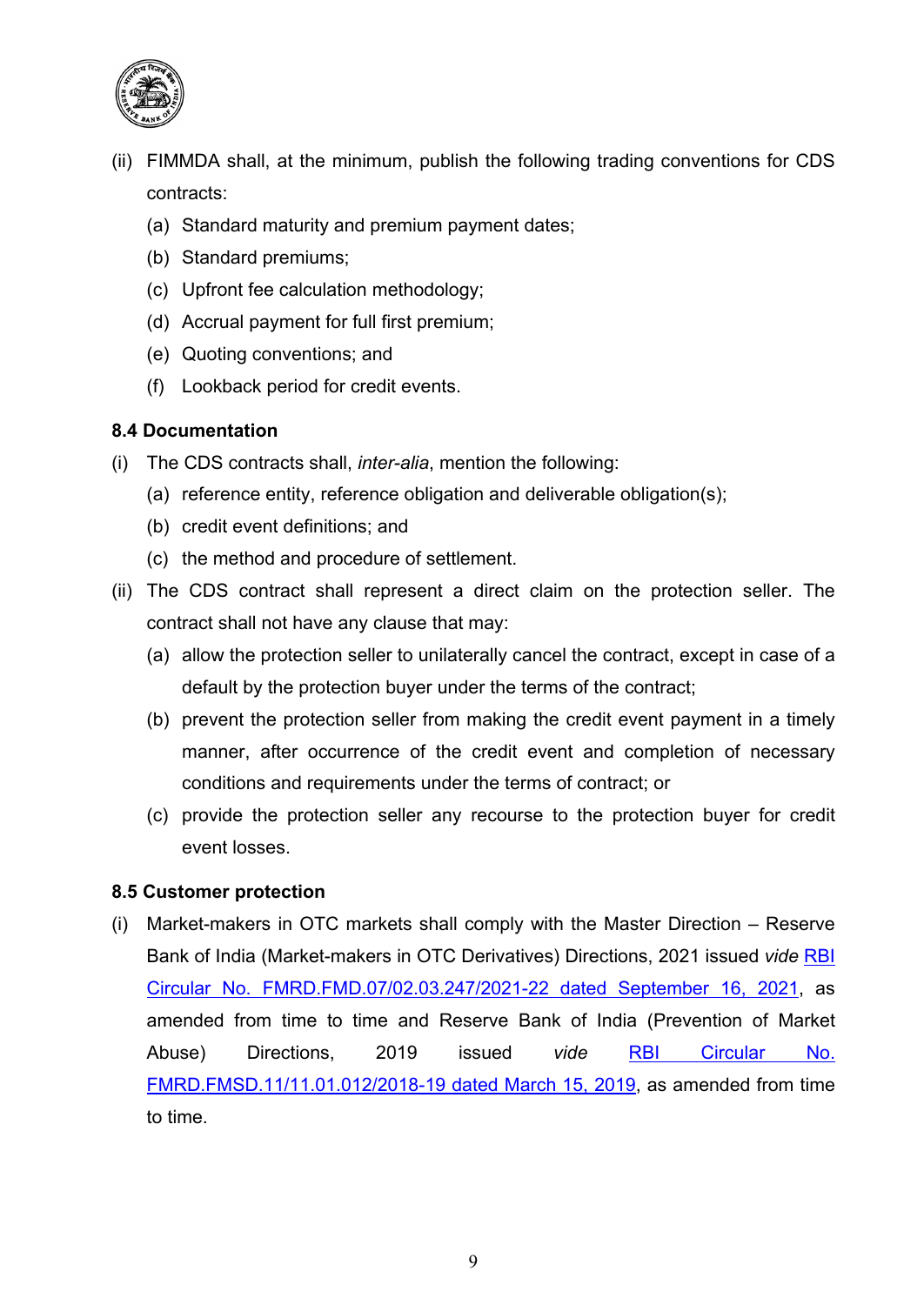

# **8.6 Reporting**

- (i) Market-makers shall report all OTC CDS transactions within 30 minutes of the transaction, to the trade repository of Clearing Corporation of India Ltd. (CCIL).
- (ii) Market-makers shall report all unwinding, novation, settlement transactions, and any credit, substitution or succession event to the trade repository of CCIL.

# **9. Credit Derivatives Determinations Committee**

- (i) FIMMDA shall set up a Credit Derivatives Determinations Committee, consisting of market-makers and users in credit derivatives as voting members. FIMMDA shall ensure that users are adequately represented in the Committee. The Committee may also include central counterparties as observer members and legal/audit/consultancy firms as consultative members.
- (ii) FIMMDA shall establish rules for governing the activities of the Credit Derivatives Determinations Committee in line with international best practices.
- (iii) The Credit Derivatives Determinations Committee, when approached by market participants, shall make factual determinations regarding key provisions of credit derivative contracts including, but not limited to, the occurrence of a credit event, substitution event, succession event, determining the identity of successor reference entity, etc.
- (iv) The Credit Derivatives Determinations Committee shall, in consultation with market participants, develop a standard procedure for cash settlement of CDS contracts.
- (v) The Credit Derivatives Determinations Committee, when approached by market participants, may conduct an auction to determine the reference price for settlement of CDS contracts. In case an auction is conducted, the Credit Derivatives Determinations Committee shall put in place procedures/safeguards to ensure that the reference price is determined in a fair and transparent manner.
- (vi) The decisions of the Credit Derivatives Determinations Committee shall be binding on the market participants.

#### **10. Directions for exchanges**

- (i) Exchanges may offer standardised single-name CDS contracts with guaranteed settlement.
- (ii) Exchanges shall obtain prior approval of the Reserve Bank for product design, changes in product design, eligible participants and other details of CDS contracts.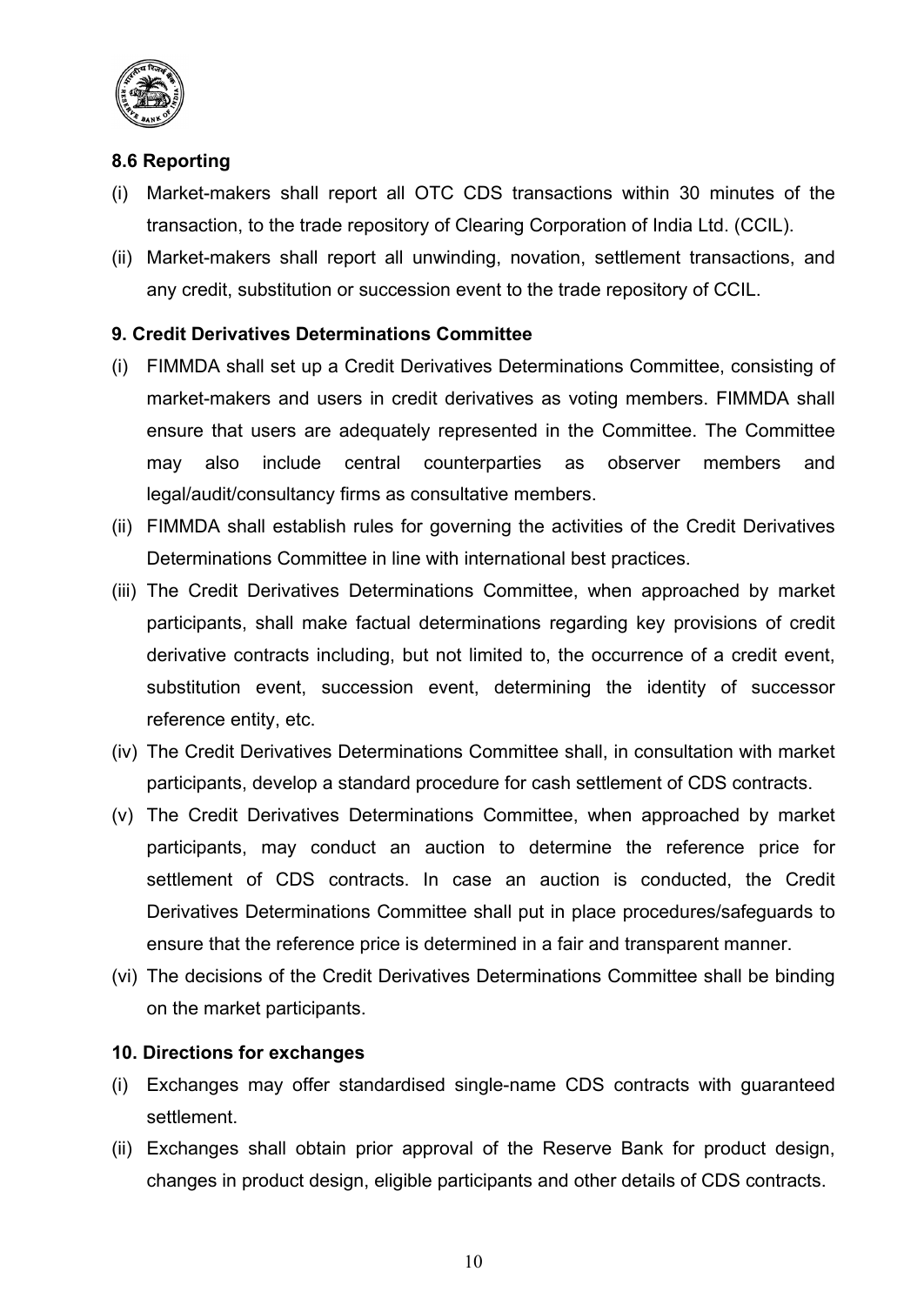

- (iii) Exchanges shall ensure that the participants on exchanges are made adequately aware of the risks associated with CDS.
- (iv) The reference entities and reference obligations for exchange-traded CDS shall be as specified under Paragraph 7 of these Directions.
- (v) Participants who are retail users, as defined under Paragraph 5.2 of these Directions, shall undertake transactions in exchange-traded CDS only for hedging and such users
	- (a) shall have exposure to any of the eligible reference obligations;
	- (b) shall not buy a CDS contract(s) for notional amount higher than the face value of the reference obligation held by them; and
	- (c) shall not buy a CDS contract with a tenor later than the maturity of the reference obligation held by them or the standard CDS maturity date immediately after the maturity of the reference obligation.
- (vi) Participants shall not buy/sell protection on reference entities if there are regulatory restrictions on assuming similar exposures in the cash market or in violation of any other regulatory restriction, as may be applicable.
- (vii) The CDS contracts traded on exchanges can be cash settled or settled through auction. The procedure for cash settlement and auction settlement shall be determined by the Credit Derivatives Determinations Committee as specified under Paragraph 9 of these Directions.
- (viii)The determinations made by Credit Derivatives Determinations Committee shall be applicable to exchange-traded CDS contracts.
- (ix) Foreign Portfolio Investors (FPIs) may transact in exchange-traded CDS as protection sellers and/or protection buyers. Participation by FPIs shall be subject to the provisions of [A.P. \(DIR Series\) Circular No. 23](https://rbi.org.in/Scripts/NotificationUser.aspx?Id=12227&Mode=0) dated February 10, 2022 on Transactions in Credit Default Swap (CDS) by Foreign Portfolio Investors – Operational Instructions. Exchanges shall report the gross notional amount of protection sold by FPIs to CCIL on a daily basis by the end of the day, or on an intra-day basis if required by the Reserve Bank.
- (x) Exchanges shall report all CDS transactions to the trade repository authorised for the purpose by the Reserve Bank on a daily basis by the end of the day, in the form and manner prescribed by the Reserve Bank.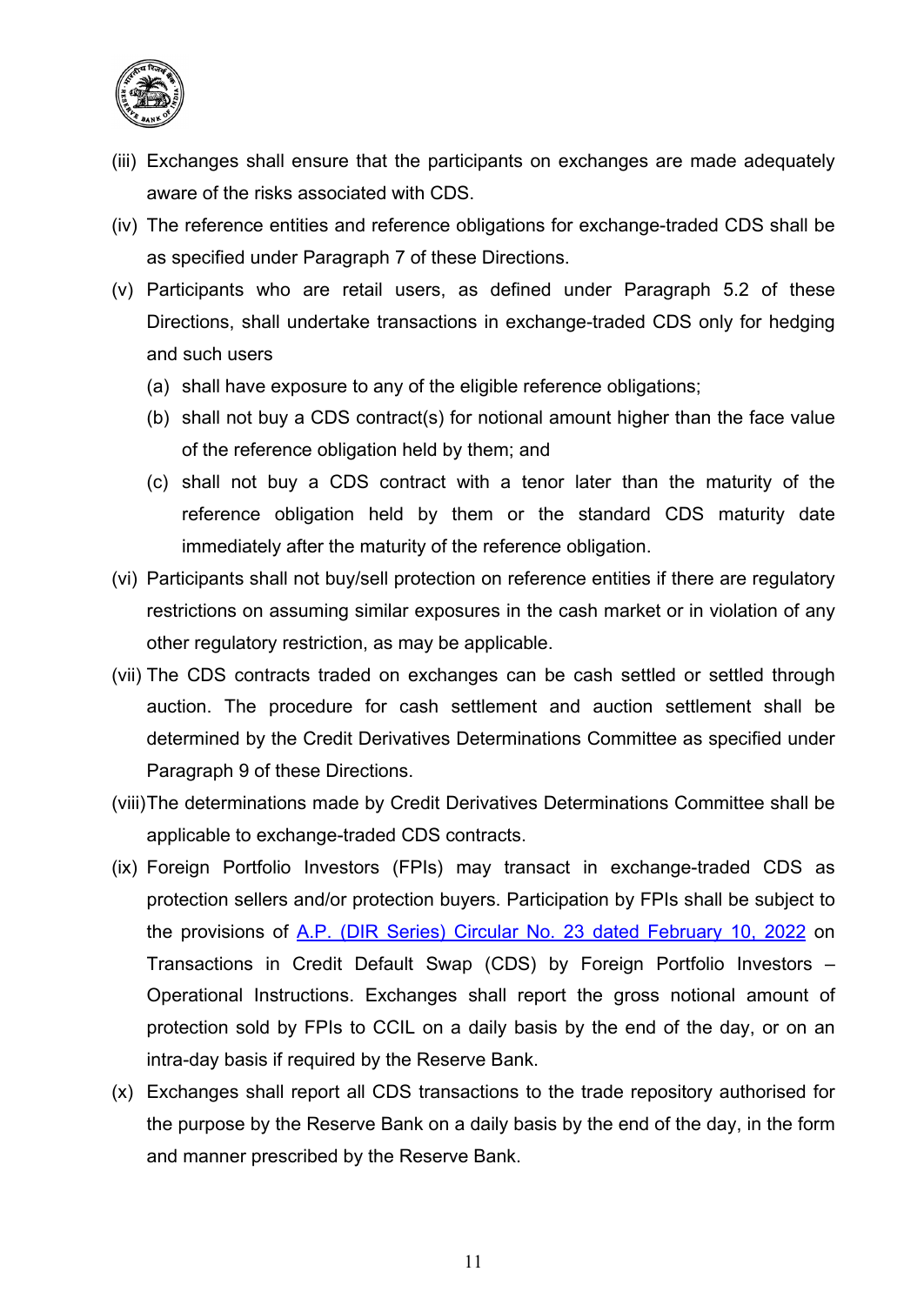

(xi) Exchanges shall furnish any information relating to CDS transactions to the Reserve Bank or any other agency as may be specified by the Reserve Bank in the manner and format and within the time frame as may be specified by the Reserve Bank.

# **11. Valuation methodology**

- (i) Market-makers shall put in place appropriate and robust methodologies for marking to market credit derivative contracts.
- (ii) Market-makers shall use the daily CDS curve published by FIMMDA or any other benchmark recommended by FIMMDA, or a proprietary model, to value their CDS positions.
- (iii) Market-makers using their proprietary model for valuing the CDS positions shall disclose the valuation as per the proprietary model, including the rationale for using that model and an explanation of the valuation methodology in the Notes to Accounts in their financial statements. The disclosure shall also include the valuation as per the CDS curve published by FIMMDA or a benchmark recommended by FIMMDA. $^{\rm 2}$  $^{\rm 2}$  $^{\rm 2}$

# **12. Prudential norms, accounting and capital requirements**

- (i) Market participants shall follow the applicable prudential norms and capital adequacy requirements for credit derivatives issued by their respective regulators.
- (ii) The accounting of credit derivative contracts by market participants shall be as per notified and applicable accounting standards read with regulatory guidelines/instructions issued by the respective regulators. In case the notified applicable accounting standards or the respective regulator have not prescribed the accounting treatment for credit derivative contracts, guidance, if any, issued by the Institute of Chartered Accountants of India shall be followed in this regard.

# **13. Obligation to provide information sought by the Reserve Bank**

(i) The Reserve Bank may call for any information or statement or seek any clarification, which in the opinion of the Reserve Bank is relevant, from persons or agencies dealing in credit derivatives contracts, including eligible participants, and

<span id="page-12-0"></span><sup>&</sup>lt;sup>2</sup> The requirement to disclose valuation as per the CDS curve published by FIMMDA or a benchmark recommended by FIMMDA shall be effective once FIMMDA starts publishing the CDS curve or recommends a valuation benchmark.